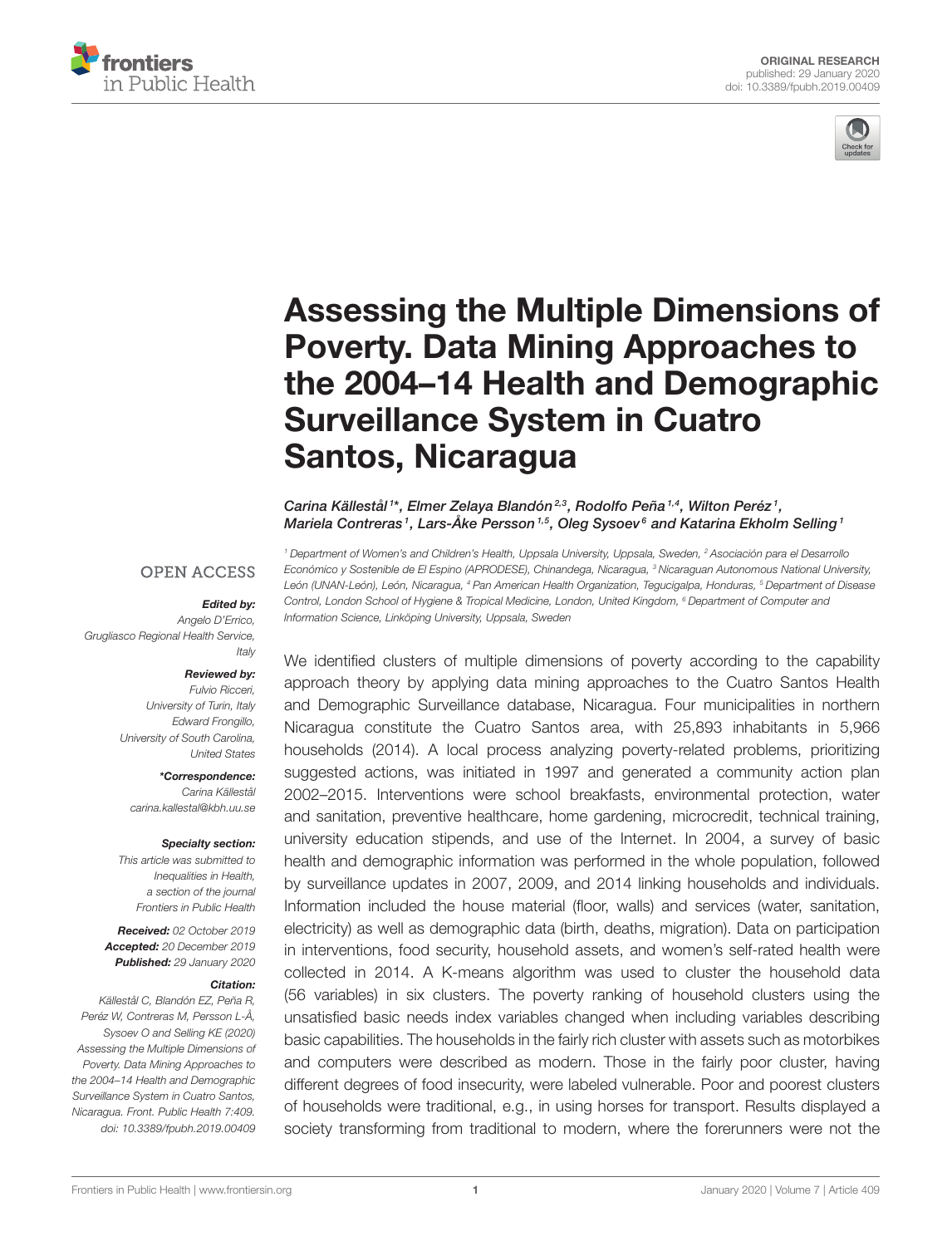richest but educated, had more working members in household, had fewer children, and were food secure. Those lagging were the poor, traditional, and food insecure. The approach may be useful for an improved understanding of poverty and to direct local policy and interventions.

Keywords: multidimensional poverty, capability approach, health and demographic surveillance, data mining, K-means clustering, poverty alleviation

### INTRODUCTION

The first of the Sustainable Development Goals aims at ending poverty in all its forms, everywhere. This is further specified as reducing by 2030 at least by half the proportion of men, women, and children of all ages that currently live in poverty in all its dimensions according to national definitions (our underscore) [\(1\)](#page-11-0). This all-inclusive target addresses all dimensions of poverty, the most important determinant for health and well-being [\(2\)](#page-11-1).

The poverty measures used by the World Bank and many international agencies are usually monetary measures on the national level, such as the poverty line at 1.90 purchasing power parity dollar and the gross domestic product per capita. These monetary measures of poverty are possible to compare over time and across nations. In Latin America, the unsatisfied basic need (UBN) index has been widely used to compare poverty at the household level between different geographical areas [\(3,](#page-11-2) [4\)](#page-11-3). UBN is a composite index that includes housing conditions, access to water and sanitation, school enrolment, education of the head of the household, and the ratio of dependent household members to working-age members. In the Demographic Health Surveys, household asset scores have been widely used as a measurement of household socioeconomic position and poverty [\(5\)](#page-11-4). Asset scores have been used to stratify other outcomes along a wealth axis, such as the identification and explanation of social inequalities in health [\(6\)](#page-11-5). Asset scores cannot be used to follow or compare development over time since each index is only valid for the survey for which it was created.

The Commission on Global Poverty, assigned by the World Bank [\(7\)](#page-11-6), recommended the inclusion of complementary indicators when tracking poverty change over time and across settings. Further, the Commission suggested the capability approach to poverty formulated by Amartya Sen and others as a framework to aid the development of indicators [\(8,](#page-11-7) [9\)](#page-11-8).

The capability approach focuses on individuals and prioritizes the freedom of choice a person has over alternative lives that she or he could live [\(9\)](#page-11-8). This approach deals with the potential to choose when answering the question, "What is this person able to do and be?" [\(10\)](#page-11-9). Capabilities allow freedom of action and decisions, i.e., opportunities of life choices and thus well-being. In this approach, the fundamental and intertwined concepts are capabilities and functions. Functions are states as being wellnourished and having shelter, while capabilities are a set of functions that the person has access to, or the realization of capabilities [\(11\)](#page-11-10). **[Figure 1](#page-2-0)** illustrates the concepts.

In practice, it is often easier to evaluate achieved functions, representing the accomplished or chosen capabilities. People show adaptive preferences to their environment by adjusting their expectations to the surrounding social, cultural, political, and economic restrictions (personal utilization function in **[Figure 1](#page-2-0)**). Therefore, frequently capabilities cannot be converted to functions, thus indicating the need for equality in capabilities and functioning [\(12\)](#page-11-11).

Amartya Sen and others have discussed whether basic capabilities should be captured in indices or decided upon by the poor themselves [\(8\)](#page-11-7). The interest in identifying a list lies in the possibility it gives to evaluate well-being or the lack thereof as expressions of poverty. In most cases when such basic capabilities are listed, the basic capabilities included are adequate health, sufficient food and nutrition, adequate education to ensure basic knowledge, the capability of independent thought and expression, political participation, and freedom of race, religion, and gender discrimination [\(12\)](#page-11-11). Hence, several indices that capture multiple basic capabilities have been developed in order to map the situation and incite policy action, such as the Multidimensional Poverty Index [\(13\)](#page-11-12).

Governments have the responsibility to implement policies for poverty reduction to reach the first Sustainable Development Goal [\(14\)](#page-11-13). Local level bottom-up interventions might, however, result in sustainable poverty reduction that inspires decisionmakers at the national level. We have documented such a case in northern Nicaragua: the Cuatro Santos experiences of local poverty reduction [\(15\)](#page-11-14). That case study showed that factors such as local ownership, locally guided multidimensional interventions, and close monitoring and evaluation of the development efforts yielded a substantial poverty reduction of household poverty from 79% to 47% over 10 years (2004– 2014) [\(15\)](#page-11-14).

In the Cuatro Santos area, a Health and Demographic Surveillance System (HDSS) was established in 2004 with the latest update in 2014. Participation in microcredit programs, the involvement of young individuals in technical training, and home gardening were associated with the transition of households out of poverty [\(16\)](#page-11-15). The UBN scoring of households was used to identify geographic areas with higher levels of poverty to target interventions [\(15\)](#page-11-14). However, poverty indices, such as the UBN or asset scores, have limitations for a context-specific description of poverty sufficiently detailed for directing interventions aiming to increase well-being and equity. The UBN index is a score including seven variables describing the household's services and conditions, economic capacity, and school enrolment, which do not capture all dimensions of poverty, especially since house conditions and service might remain for a long time irrespective of the household's change of poverty status.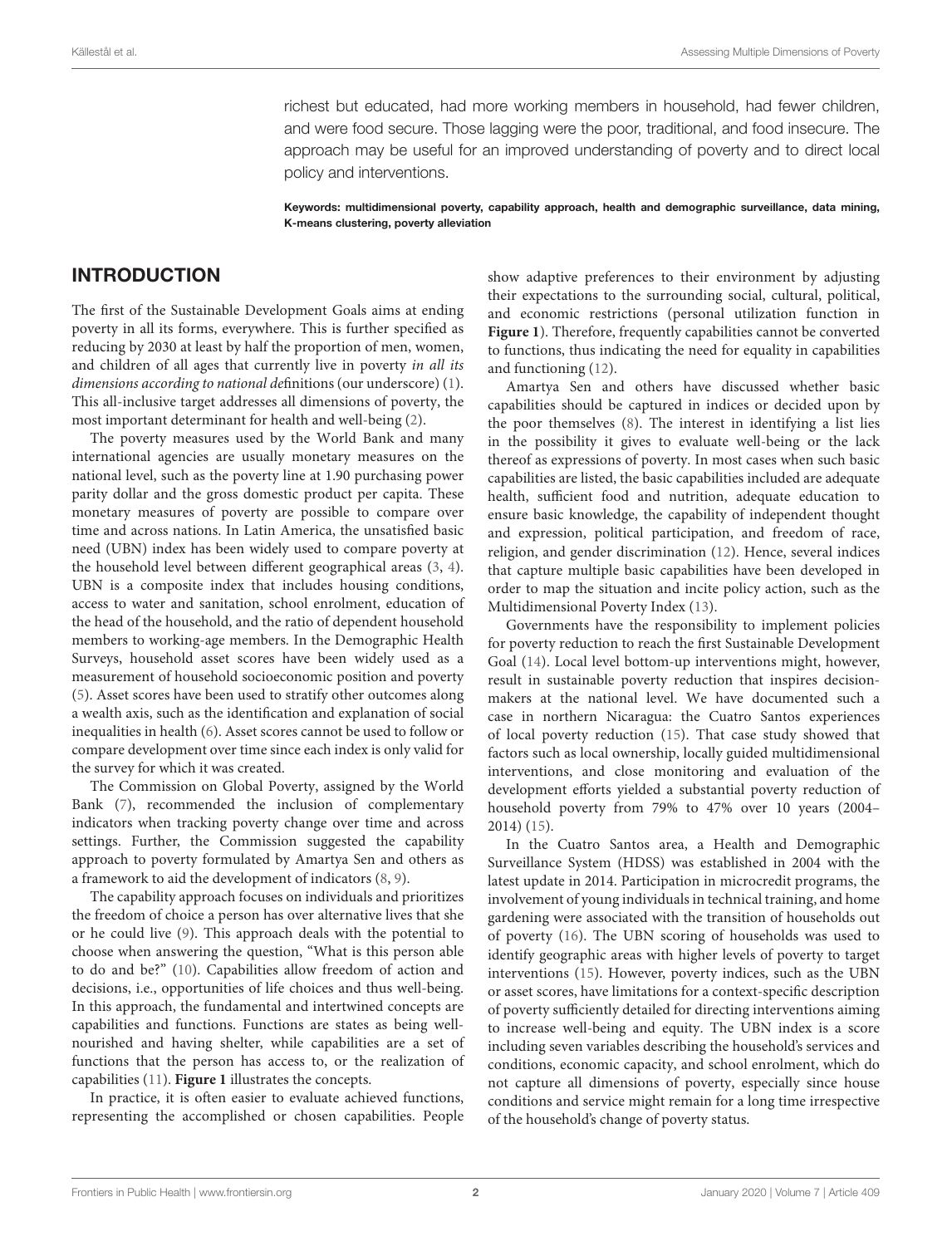

<span id="page-2-0"></span>A data mining method, a variant of the K-means clustering algorithm [\(17\)](#page-11-16), is an alternative method. This method has the power to identify patterns, which describe the multiple dimensions of poverty in a local context given that a sufficient number of variables measuring basic capabilities are at hand, e.g., when HDSS data exist. This method allows for many more variables to be included; thus, it catches more dimensions of a household's status. When more variables are at hand, more dimensions of poverty can be described as suggested in the capability theory. Such a description infers the possibility of identifying recipients of interventions or general local policy actions for the reduction of poverty.

Thus, this paper aims to describe the multiple dimensions of poverty according to the capability approach theory by applying the K-means clustering method to the Cuatro Santos Health and Demographic Surveillance databases, Nicaragua.

# METHODS

### Study Setting, Population, and Design

The Cuatro Santos area, situated in the northern part of Chinandega, Nicaragua, consists of four municipalities of similar population size. In 2014, 25,893 inhabitants lived in 5,966 households in an area located 250 km northwest of the capital of Nicaragua, Managua, in a mountainous terrain bordering Honduras. The climate is predominantly dry, and traditional sources of income have been the cultivation of grains and raising livestock, now with an increasing number of small-scale enterprises. This area was strongly affected by the Contras war in the 1980s and the hurricane Mitch in October 1998. Since that time, a significant proportion of the population has outmigrated due to economic reasons, including fixed or seasonal work or search for employment [\(18\)](#page-11-17). A map of the area is shown in **[Figure 2](#page-3-0)**.

# Community Interventions in Cuatro Santos

Starting in 1997, representatives of the four municipalities, the local non-governmental organizations, local government leaders, and representatives of national institutions initiated a process labeled "decoding reality," which was inspired by Paulo Freire [\(19\)](#page-11-18). This process included an analysis of the local poverty-related problems, prioritization among suggested actions, and an action plan that was approved as the Cuatro Santos Area Development Strategy 2002–2015. This strategy aimed at developing the area by use of local resources, informed by data from the surveillance system, and to attract international cooperation. The concepts of local ownership and participation were central, and the efforts included consensus decision-making and reconciliation in case of conflicts. Priority interventions were school breakfasts, environmental protection, water and sanitation, preventive healthcare, home gardening, microcredit, technical training, stipends for university education, and telecommunications including access to and training in the use of the Internet. Data collection through a HDSS was central for monitoring of trends over time and research evaluation of various aspects [\(15,](#page-11-14) [16\)](#page-11-15).

# Cuatro Santos Health and Demographic Surveillance System

In 2004, a census and cross-sectional data collection of basic health and demographic information was performed in the whole population. Follow-up surveys were performed in 2007, 2009, and 2014. Unique identifiers of households and individuals linked the data. Demographic changes in households, such as birth, death, and migration, were registered. Household data included information on the house (floor, walls) and services (water, sanitation, electricity). All women aged 15–49 years living in households provided retrospective reproductive histories [\(16\)](#page-11-15). In the 2009 and 2014 updates, questions were included on participation in the following interventions: access to water and latrines, microcredit, home gardening, technical education, school breakfast programs, and telecommunications. In the 2014 update, data on food security, household assets, and women's self-rated health were collected. For the present study, data from the 2014 update were used, including information on earlier interventions mainly deployed during 2005–2009 [\(16\)](#page-11-15).

Fieldwork was conducted by local female fieldworkers who were carefully supervised, printed forms were checked before computerization, and the forms were returned to the field if the information was missing or suspected to be incorrect. Further data quality controls were completed after computerization, including logical controls. Data were carefully cleaned and stored in a relational database (Microsoft Access 2007 $\mathbb B$ ).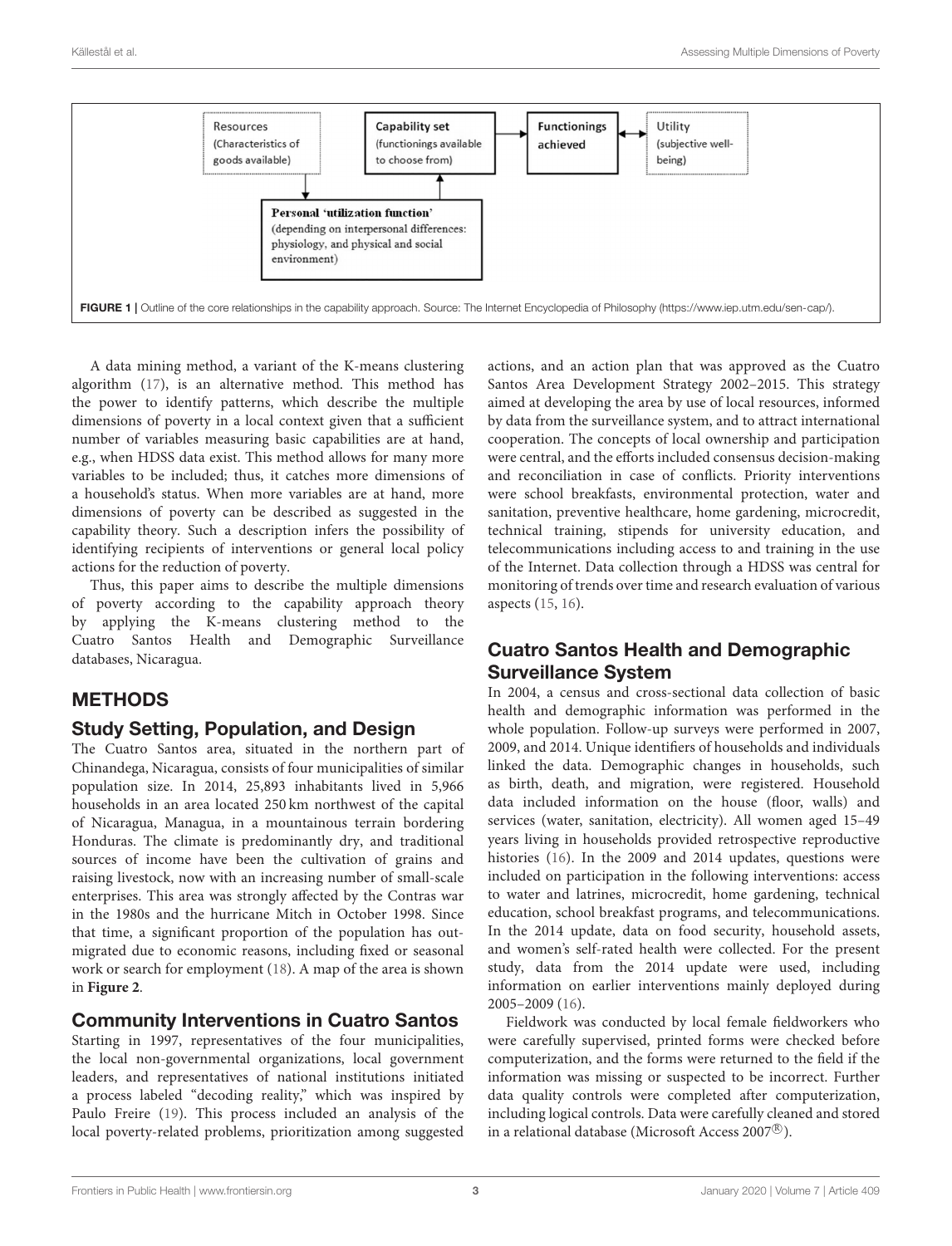

### <span id="page-3-0"></span>Variables (see [Table 1\)](#page-4-0)

Persons residing in a household at the time of the field survey defined the household. Migration was defined as a household member aged 18–65 who migrated in or out of the household since the previous update (5 years). The UBN index [\(5\)](#page-11-4) was composed of four components: (1) housing conditions (unsatisfied: walls of wood, cardboard, plastic, or earthen floor); (2) access to water and latrine (unsatisfied: water from river, well, or bought in barrels and no latrine or toilet); (3) school enrolment of children (unsatisfied: any children 7–14 years of age not attending school); and (4) education of the head of the family and the ratio of dependent  $(<15$  and  $>65$  years) household members to working-age members (15–65 years) (unsatisfied: head of the family illiterate or dropped out of primary school and ratio of dependent household members to working-age members > 2.0). Each component rendered a score of 0 if satisfied and 1 if unsatisfied. Thus, the total sum varied from 0 to 4. Households with 0 or 1 UBN were considered nonpoor, while poor households had 2–4 UBN. Characteristics of houses and households were also included in the cluster analyses, such as the material of walls, floor, access to electricity, type of stove, access to water, and type of toilet. The interventions implemented in the area were represented by household-related information on such participation. The presence of a water meter indicated that the household had got water installed as part of the last decade's interventions. Also, information was included on

previous and current participation in home gardening, if anyone in the household had received microcredits or had participated in technical training.

A nine-item Household Food Insecurity Access Scale (HFIAS), version 3, was used [\(20\)](#page-11-19). The respondents were either the head of the household or the person responsible for the household expenditure and food preparation during the last four previous weeks. This scale covers experiences regarding (1) anxiety in the household due to lack of food; (2) inability to eat preferred food because of lack of resources; (3) limited variety of food due to lack of resources; (4) consumption of a few kinds of food because of lack of resources; (5) reduction of portion sizes of meals due to lack of food; (6) consumption of fewer meals per day because of lack of food; (7) no food to eat in the household because of lack of resources; (8) going to sleep at night hungry due to lack of food; and (9) days of hunger because of insufficient amounts of food to eat. For each affirmative answer, the person provided additional information on the frequency in a four-point scale (never, rarely, sometimes, often).

Household assets were TV antenna, car, motorbike, bike, horse, refrigerator, sewing machine, computer, tortilla oven, and a chimney for the wood-burning stove.

The individual variables collected in 2014 were derived and aggregated at the household level, and after that merged with the variables at the household level. We constructed variables on births and deaths in the household during the recent update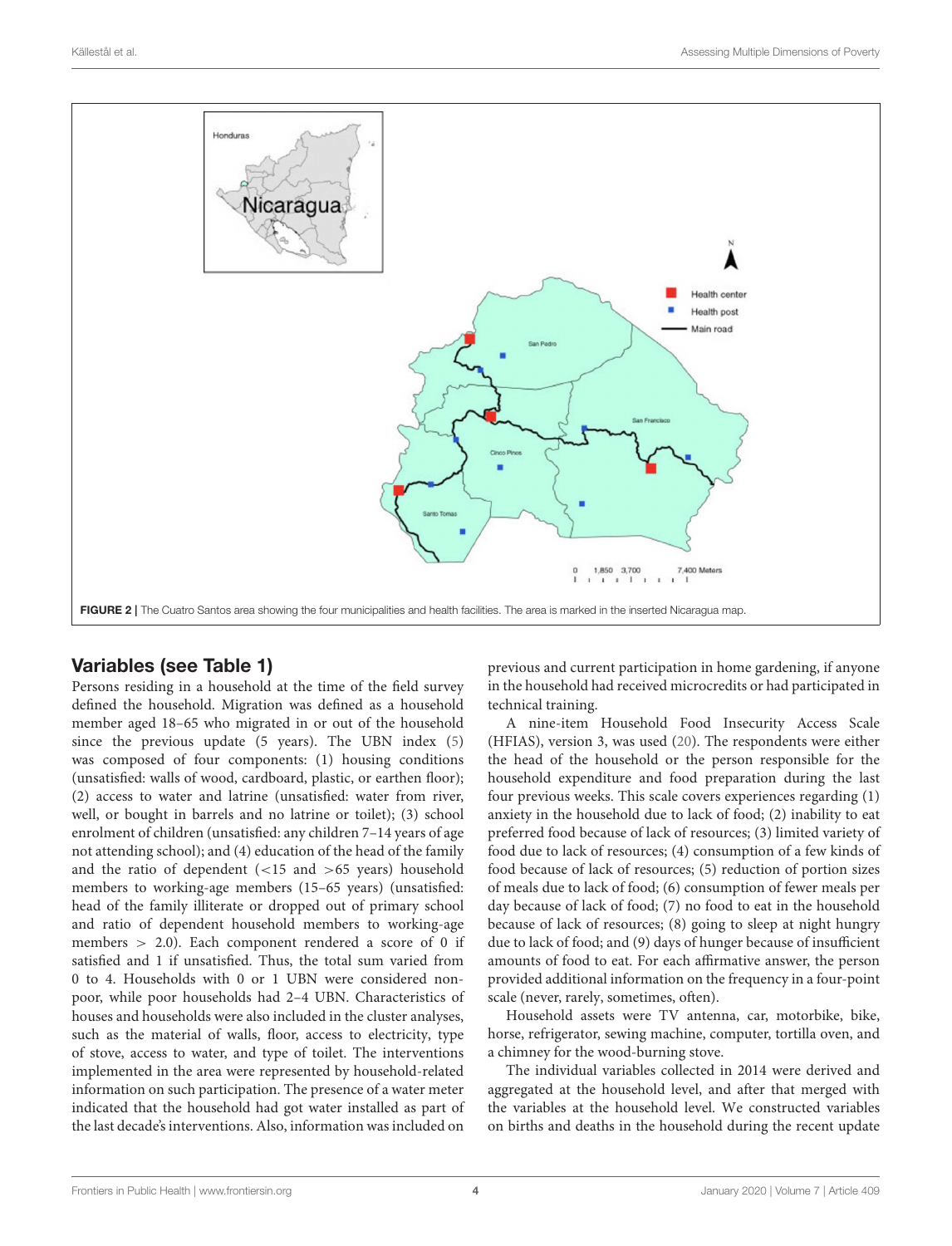<span id="page-4-0"></span>TABLE 1 | List of variables included in the analyses of Cuatro Santos database, Nicaragua 2014, including descriptive statistics.

| <b>Categorical variables</b>                         | Labels                                                                            | n              | $\frac{0}{0}$ |
|------------------------------------------------------|-----------------------------------------------------------------------------------|----------------|---------------|
| Poverty                                              | $0$ Not poor $=$ UBN 0-1                                                          | 2,828          | 53.8          |
|                                                      | 1 Poor $=$ UBN 2-4                                                                | 2,425          | 46.2          |
| Unsatisfied basic needs (UBN)                        | 0 No basic need unsatisfied                                                       | 1,161          | 22.1          |
|                                                      | 1 Wall is made of wood, cartons, plastic, AND mud floor                           | 1,667          | 31.7          |
|                                                      | 2 Access to water is through rivers, wells, or bought in barrels AND no latrine   | 2,167          | 41.3          |
|                                                      | 3 Children ages 7-14 years are not attending school                               | 251            | 4.8           |
|                                                      | 4 The head is illiterate or not completed primary school AND dependency ratio > 2 | $\overline{7}$ | 0.1           |
| House wall type                                      | 1 Ceramic brick                                                                   | 1,465          | 27.9          |
|                                                      | 2 Adobe/wattle wall                                                               | 3,707          | 70.6          |
|                                                      | 3 Wood                                                                            | 31             | 0.6           |
|                                                      | 4 Palm                                                                            | 3              | < 0.1         |
|                                                      | 5 Cardboard, plastic, metal                                                       | 42             | 0.8           |
|                                                      | 6 Without walls                                                                   | 5              | < 0.1         |
| Water availability                                   | 1 Indoor pipe                                                                     | 1,807          | 34.4          |
|                                                      | 2 Commune post                                                                    | 117            | 2.2           |
|                                                      | 3 Own well                                                                        | 1,117          | 21.3          |
|                                                      | 4 Communal well                                                                   | 1,538          | 29.3          |
|                                                      | 5 River/creek                                                                     | 410            | 7.8           |
|                                                      | 6 Purchased water                                                                 | 6              | 0.1           |
|                                                      | 7 Other sources                                                                   | 258            | 4.9           |
| Toilet type                                          | 1 Toilet                                                                          | 133            | 2.5           |
|                                                      | 2 Latrine                                                                         | 4,123          | 78.5          |
|                                                      | 3 No toilet/latrine                                                               | 997            | 19.0          |
| Floor in house                                       | 1 Ceramic brick                                                                   | 418            | 8.0           |
|                                                      | 2 Brick/cement                                                                    | 272            | 5.2           |
|                                                      | 3 Mud brick                                                                       | 42             | 0.8           |
|                                                      | 4 Tiling                                                                          | 1,567          | 29.8          |
|                                                      | 5 Mud floor                                                                       | 2,954          | 56.2          |
| Electricity in house                                 | 1 Yes                                                                             | 4,683          | 89.1          |
|                                                      | 2 No                                                                              | 570            | 10.8          |
| Stove in house                                       | 1 Gas                                                                             | 469            | 8.9           |
|                                                      | 2 Wood/improved                                                                   | 75             | 1.4           |
|                                                      | 3 Wood/normal                                                                     | 4,664          | 88.8          |
|                                                      | 4 Does not have                                                                   | 45             | 0.9           |
| Water meter in use                                   | 1 Yes                                                                             | 1,130          | 21.5          |
|                                                      | 2 No                                                                              | 4,123          | 78.5          |
| Microcredits in HH*                                  | 1 Yes                                                                             | 671            | 12.8          |
|                                                      | 2 No                                                                              | 4,582          | 87.2          |
| Technical training in HH*                            | 1 Yes                                                                             | 514            | 9.8           |
|                                                      | 2 No                                                                              | 4,739          | 90.2          |
| Home garden in HH*                                   | 1 Yes                                                                             | 321            | 6.1           |
|                                                      | 2 No                                                                              | 4,932          | 93.9          |
| Home garden in use                                   | 1 Yes                                                                             | 197            | 3.8           |
|                                                      | 2 No                                                                              | 5,056          | 96.2          |
| Anxiety in HH* for lack of food                      | 0 Never                                                                           | 705            | 13.4          |
|                                                      | 1 Rarely (1-2 times)                                                              | 2,106          | 40.1          |
|                                                      | 2 Sometimes (3-10 times)                                                          | 1,303          | 24.8          |
|                                                      | 3 Often (> 10 times)                                                              | 1,139          | 21.7          |
| Inability in HH* to eat preferred food               | 0 Never                                                                           | 692            | 13.2          |
|                                                      | 1 Rarely (1-2 times)                                                              | 2,216          | 42.2          |
|                                                      | 2 Sometimes (3-10 times)                                                          | 1,803          | 34.3          |
|                                                      | 3 Often (> 10 times)                                                              | 542            | 10.3          |
| Limited variation of food in HH* due to lack of food | 0 Never                                                                           | 989            | 18.8          |
|                                                      | 1 Rarely (1-2 times)                                                              | 2,421          | 46.1          |
|                                                      | 2 Sometimes (3-10 times)                                                          | 1,440          | 27.4          |
|                                                      | 3 Often (> 10 times)                                                              | 403            | 7.7           |

(Continued)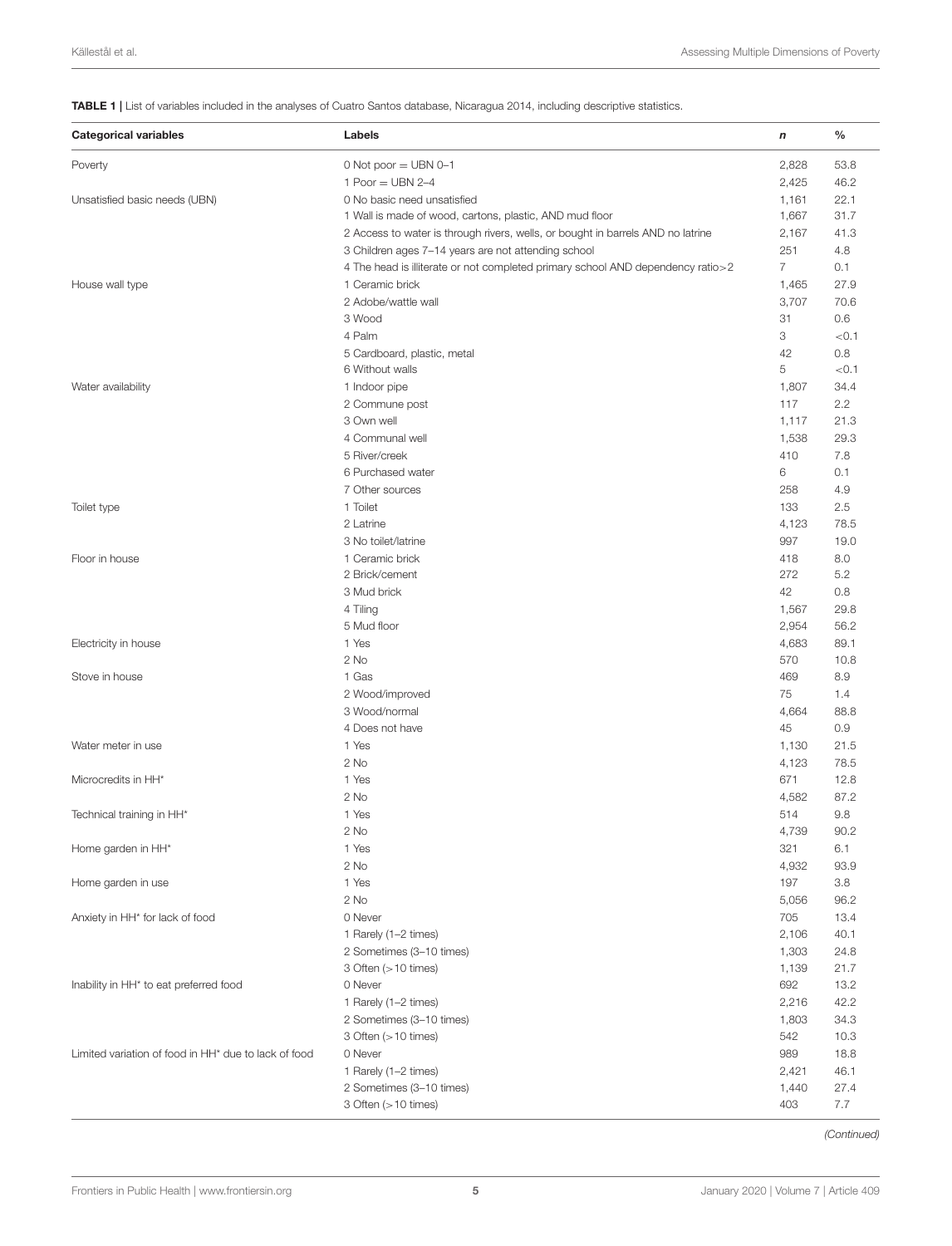#### TABLE 1 | Continued

| <b>Categorical variables</b>                                      | Labels                   | $\pmb{n}$ | $\%$ |
|-------------------------------------------------------------------|--------------------------|-----------|------|
| Few kinds of food consumed in HH* due to lack of food 0 Never     |                          | 896       | 17.1 |
|                                                                   | 1 Rarely (1-2 times)     | 2,584     | 49.2 |
|                                                                   | 2 Sometimes (3-10 times) | 1,427     | 27.2 |
|                                                                   | 3 Often $(>10$ times)    | 346       | 6.6  |
| Reduction of portion sizes of meals in HH* due to lack<br>of food | 0 Never                  | 1,307     | 24.9 |
|                                                                   | 1 Rarely (1-2 times)     | 2,524     | 48.0 |
|                                                                   | 2 Sometimes (3-10 times) | 1,166     | 22.2 |
|                                                                   | 3 Often $(>10$ times)    | 256       | 4.9  |
| Fewer meals consumed in HH* due to lack of food                   | 0 Never                  | 2,016     | 38.4 |
|                                                                   | 1 Rarely (1-2 times)     | 2,167     | 41.3 |
|                                                                   | 2 Sometimes (3-10 times) | 892       | 17.0 |
|                                                                   | 3 Often $(>10$ times)    | 178       | 3.4  |
| No food to eat in HH* due to lack of resources                    | 0 Never                  | 3,734     | 71.1 |
|                                                                   | 1 Rarely (1-2 times)     | 1,132     | 21.5 |
|                                                                   | 2 Sometimes (3-10 times) | 335       | 6.4  |
|                                                                   | 3 Often $(>10$ times)    | 52        | 1.0  |
| HH* going to sleep hungry due to lack of food                     | 0 Never                  | 4,478     | 85.2 |
|                                                                   | 1 Rarely (1-2 times)     | 564       | 10.7 |
|                                                                   | 2 Sometimes (3-10 times) | 189       | 3.6  |
|                                                                   | 3 Often $(>10$ times)    | 22        | 0.4  |
| HH* having days of hunger due to insufficient amount<br>of food   | 0 Never                  | 4,744     | 90.3 |
|                                                                   | 1 Rarely (1-2 times)     | 367       | 7.0  |
|                                                                   | 2 Sometimes (3-10 times) | 124       | 2.4  |
|                                                                   | 3 Often (> 10 times)     | 18        | 0.3  |
| TV antenna in HH*                                                 | 1 Parabolic antenna      | 604       | 11.5 |
|                                                                   | 2 Normal antenna         | 2,069     | 39.4 |
|                                                                   | 3 Handmade antenna       | 429       | 8.2  |
|                                                                   | 4 No antenna             | 2,151     | 40.9 |
| Car in HH*                                                        | 1 Yes                    | 137       | 2.6  |
|                                                                   | 2 No                     | 5,116     | 97.4 |
| Motorbike in HH*                                                  | 1 Yes                    | 443       | 8.4  |
|                                                                   | 2 No                     | 4,810     | 91.6 |
| Bike in HH*                                                       | 1 Yes                    | 872       | 16.6 |
|                                                                   | 2 No                     | 4,381     | 83.4 |
| Horse in HH*                                                      | 1 Yes                    | 1,347     | 25.6 |
|                                                                   | 2 No                     | 3,906     | 74.4 |
| Refrigerator in HH*                                               | 1 Yes                    | 1,567     | 29.8 |
|                                                                   | 2 No                     | 3,686     | 70.2 |
| Sewing machine in HH*                                             | 1 Yes                    | 337       | 6.4  |
|                                                                   | 2 No                     | 4,916     | 93.6 |
| Computer in HH*                                                   | 1 Yes                    | 183       | 3.5  |
|                                                                   | 2 No                     | 5,070     | 96.5 |
| Tortilla oven in HH*                                              | 1 Yes                    | 916       | 17.4 |
|                                                                   | 2 No                     | 4,337     | 82.6 |
| Stove with chimney in HH*                                         | 1 Yes                    | 103       | 2.0  |
|                                                                   | 2 No                     | 5,150     | 98.0 |
| Deaths in HH*                                                     | 0 No deaths in HH*       | 4,934     | 93.9 |
|                                                                   | 1 Deaths in HH*          | 319       | 6.1  |
|                                                                   |                          |           |      |

(Continued)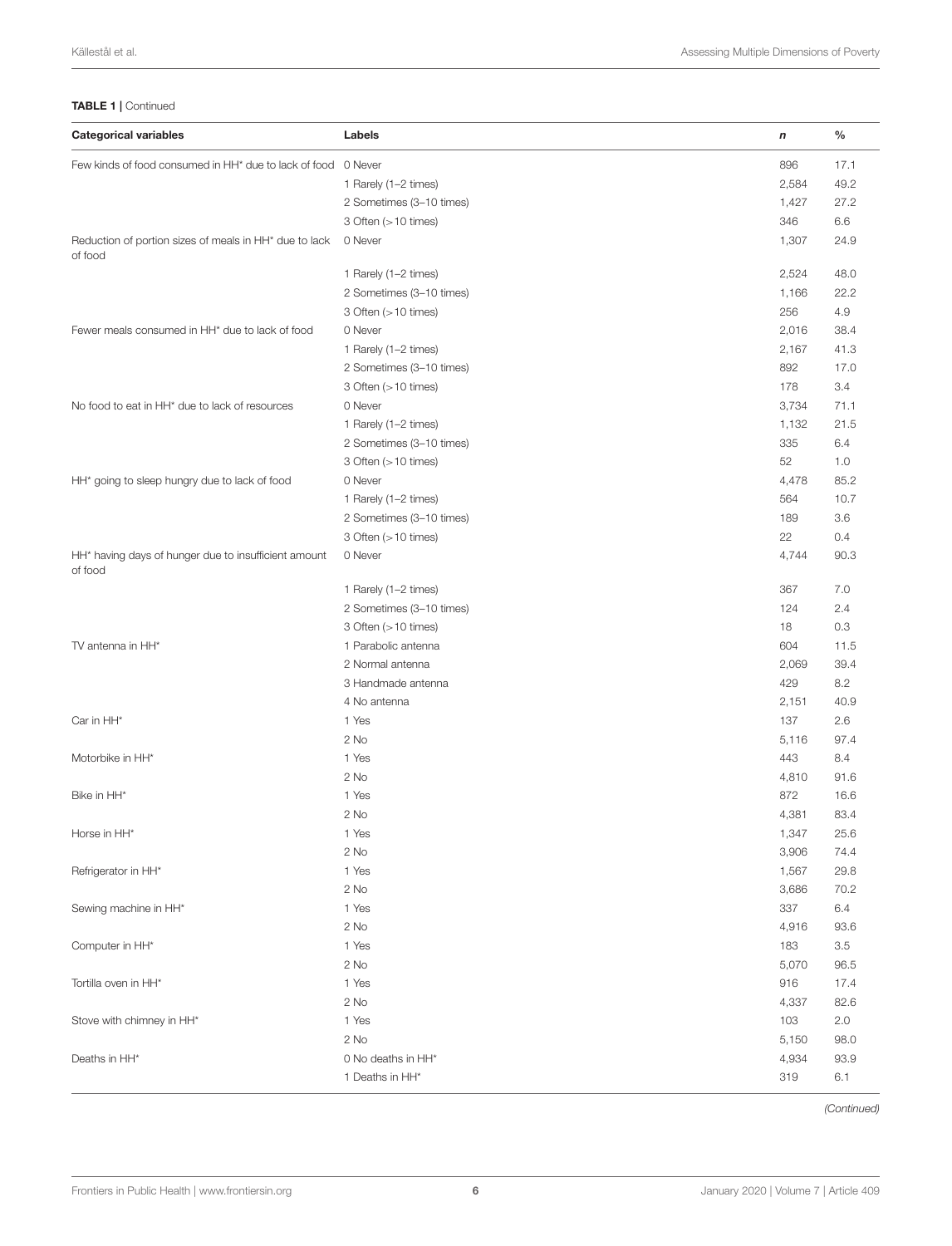#### TABLE 1 | Continued

| <b>Categorical variables</b>                                                         | Labels                                             | n            | $\frac{0}{0}$ |
|--------------------------------------------------------------------------------------|----------------------------------------------------|--------------|---------------|
| Births in HH*                                                                        | 0 No births in HH*                                 | 3,907        | 74.4          |
|                                                                                      | 1 Births in HH*                                    | 1,346        | 25.6          |
| Immigration in HH*                                                                   | 0 No immigration in HH*                            | 3,206        | 61.0          |
|                                                                                      | 1 Immigration in HH*                               | 2,047        | 39.0          |
| Emigration in HH*                                                                    | 0 No emigration in HH*                             | 2,289        | 43.6          |
|                                                                                      | 1 Emigration in HH*                                | 2,964        | 56.4          |
| Sex of HH head                                                                       | 1 Female head of HH*                               | 1,382        | 26.3          |
|                                                                                      | 2 Male head of HH*                                 | 3,871        | 73.7          |
| Illiterate living in HH*                                                             | 0 No illiterate in HH*                             | 3,812        | 72.6          |
|                                                                                      | 1 Illiterate in HH*                                | 1,441        | 27.4          |
| Highest education in HH*                                                             | 0 No education                                     | 208          | 4.0           |
|                                                                                      | 2 Primary school                                   | 1,679        | 32.0          |
|                                                                                      | 3 Secondary school                                 | 2,312        | 44.0          |
|                                                                                      | 4 Technical education                              | 379          | 7.2           |
|                                                                                      |                                                    | 675          | 12.8          |
|                                                                                      | 5 University education                             |              |               |
| HH* member immigrated from foreign country                                           | 0 No immigration from another country in household | 4,928<br>325 | 93.8<br>6.2   |
|                                                                                      | 1 Immigration from another country in HH*          |              |               |
| HH <sup>*</sup> member emigrated to foreign country                                  | 0 No emigration to another country in HH*          | 4,560        | 86.8          |
|                                                                                      | 1 Emigration to another country in HH*             | 693          | 13.2          |
| Children ( $<$ 15 years) in HH $*$ working                                           | 0 No                                               | 5,172        | 98.4          |
|                                                                                      | 1 Yes                                              | 81           | 1.5           |
| Home birth in HH*                                                                    | 0 No home birth in HH*                             | 5,143        | 97.9          |
|                                                                                      | 1 Home birth in HH*                                | 110          | 2.1           |
| Hospital birth in HH*                                                                | 0 No hospital birth in HH*                         | 4,153        | 79.1          |
|                                                                                      | 1 Hospital birth in HH*                            | 1,100        | 20.9          |
| Child health center birth in HH*                                                     | 0 No CHC birth in HH*                              | 4,892        | 93.1          |
|                                                                                      | 1 CHC birth in HH*                                 | 361          | 6.9           |
| Under 5 death in HH*                                                                 | 0 No                                               | 5,195        | 98.9          |
|                                                                                      | 1 Yes                                              | 58           | 1.1           |
| Women's self-rated health in HH*                                                     | 0 No women with bad health in HH*                  | 2,963        | 56.4          |
|                                                                                      | 1 Women with bad health in HH*                     | 2,290        | 43.6          |
|                                                                                      | Mean (Median)                                      | Min          | Max           |
| <b>CONTINUOUS VARIABLES</b>                                                          |                                                    |              |               |
| No. of children in HH*                                                               | 1.7(2.0)                                           | $\mathbf 0$  | 12            |
| No. of adults in HH*                                                                 | 4.7(4.0)                                           | 0            | 19            |
| No. in HH* not working                                                               | 2.6(2.0)                                           | 0            | 13            |
| No. in HH* working                                                                   | 1.4(1.0)                                           | 0            | 9             |
| No. of working adults ( $\geq$ 15 years) in HH*                                      | 1.4(1.0)                                           | 0            | 9             |
| No. of not working adults ( $\geq$ 15 years) in HH*                                  | 1.7(1.0)                                           | 0            | 8             |
| No. of individuals in HH*                                                            | 6.5(6.0)                                           | 1            | 25            |
| Ratio of adults working to not working in HH*                                        | 1.6(1.0)                                           | 0            | 9             |
| Ratio of working adults ( $\geq$ 15 years) to no. of individuals 0.2 (0.2)<br>in HH* |                                                    | 0            | 1             |

\*HH, household.

period, also including information on under-5 death, the number of adults and children living in the household, the number of adults and children working, the number of adults not working, and the ratio between adults working and not working, as well as the ratio between adults working and the number of individuals in the household. Further, data were included on in-

and out-migration, including from foreign countries, the gender of household head, any illiteracy, and the highest education level in the household (none, primary, secondary, technical, university education). Information was also included if a home, health center, or hospital birth had happened since the last update (5 years).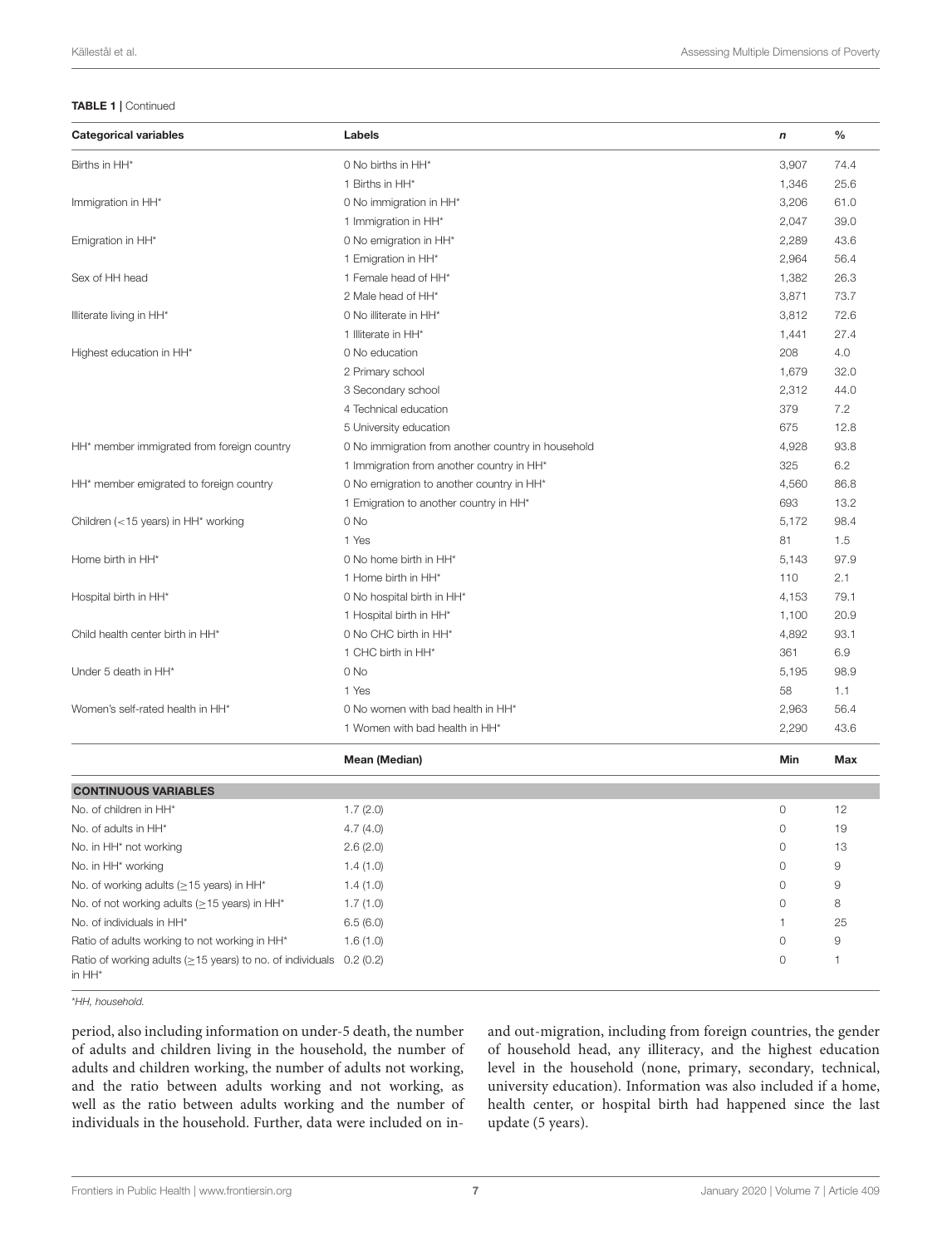Women's self-rated health was assessed for all resident women of reproductive age (15–49 years) at the time of the interview by a five-point Likert scale based on the following question: "In general, how would you assess your health today?" The interviewer provided the following options: very good, good, medium, bad, or very bad. This information was classified as good (very good, good, medium) or bad (bad, very bad) health. No household had a mix of good and bad self-assessed health when aggregating this information to the household level. The entire dataset included 56 variables.

### Analytical Methods

All analyses were performed on the household level. The variables included are displayed in **[Table 1](#page-4-0)**. A variant of the K-means clustering algorithm [\(17\)](#page-11-16) called SimpleKMeans in Weka [\(21\)](#page-11-20) was used to perform a clustering of the data. The reason for choosing the K-means algorithm was that K-means is "the most popular and the simplest partitional algorithm" [\(22\)](#page-11-21). The K-means algorithm computes K points called centroids and then assigns the data points to their respective closest centroid. This leads to forming K groups (clusters) of observations in the data where observations within each cluster have similar properties. SimpleKMeans algorithm differs from the original kmeans algorithm in the strategy of choosing initial centroids. While in the original k-means algorithm the initial centroids are selected randomly, SimpleKMeans algorithm generates initial centroids sequentially as follows. When c centroids are generated, centroid c+1 is sampled as a data point from the data set with probability proportional to the distance to the closest existing centroid. This strategy places initial centroids relatively far from each other. Compared to the original k-means algorithm that has no theoretical guarantees on the quality of clustering, this alternative centroid selection strategy has been shown to lead to a guaranteed theoretical and also improved practical clustering quality in different settings [\(23\)](#page-11-22). To evaluate the quality of the clustering, data were split into training and test sets. Cluster centroids were computed from the training data and tested on the test data by using the closest centroid principle. Properties of the training and test clusters were compared, and the robustness was evaluated.

Categorical variables were transformed into dummy variables and included in the K-means cluster analysis, and after being scaled, the numerical variables were also included in the analysis. Repeated analyses where performed forcing data into 2–10 clusters. Default values were taken for all other settings of the algorithm. A so-called scree plot was created displaying cluster sums of squared errors (y-axis) and the number of clusters (x-axis) (**[Supplemental Figure 1](#page-11-23)**). An appropriate number of clusters in the plot can be found by identifying the level of the x variable where the saturating starts. Six clusters were selected after inspection of this scree plot and checking cluster sizes. The Euclidian distance was applied, and the data were randomly split into training (66%) and test (34%) sets. The meaning of the clusters was interpreted by evaluating the cluster centroids (percentages for dummy variables of categorical variables and averages for numerical variables) in each cluster in relation to each other and the full data.

Groups of variables with similar characteristics were analyzed in a stepwise manner to generate an assessment of poverty. These groups of variables were included in the following order: (a) poverty assessed by the variables poverty and UBN and variables in UBN except head of household's education, children's school enrolment, and the ratio of dependents to working household members; (b) assets; (c) food insecurity; (d) interventions; and (e) derived individual variables (see **[Table 1](#page-4-0)** for included variables and **[Supplemental Table 1](#page-11-23)** for full cluster analysis output where the variable groups are color marked). The emerging patterns were evaluated, and the clusters were labeled in words as reported in the results. **[Table 2](#page-8-0)** shows the essential variables extracted from **[Supplemental Table 1](#page-11-23)**, yielding the labeling words. A first ranking of clusters from the poorest to the richest was made using the variable group a) poverty and UBN (**[Table 3](#page-9-0)**), which was changed into a new ranking taking all groups of variables into consideration (**[Table 4](#page-9-1)**).

### Ethical Considerations

The information was collected as part of the Health and Demographic Surveillance update survey in 2014. The Ethical Review Board of Biomedical Research at the National Autonomous University of León approved the HDSS data collection (FWA00004523/IRB0000334 ACTA No. 81). Informed verbal consent was obtained from the participants. They were free to end their participation at any time. Data were stored in a safe electronic platform with an alphanumeric identification number instead of names of participants to protect confidentiality.

# RESULTS

Of the 5,966 households included in the 2014 update of the HDSS, 5,253 (88%) were included in the analyses after eliminating households with missing values on any variable. The primary reasons to omissions were houses included in the database as households while, in fact, not being living quarters, e.g., schools, health centers, or abandoned houses. Included data measured experiences since the last update (5 years), earlier participation in interventions, and recent food insecurity and self-rated health. The basic characteristics of households are shown in **[Table 1](#page-4-0)**.

### Cluster Analyses

The patterns emerging from the essential variables extracted from **[Supplemental Table 1](#page-11-23)** and the labeling of clusters are illustrated in **[Table 2](#page-8-0)**.

The first ranking of clusters was based on the earlier used UBN index for enabling comparisons to further analysis, including more variables. Poverty assessed by the first group of variables, i.e., the dichotomized variable poverty and the five UBN categories (0–4), and the variables characterizing the household physical conditions and the water and sanitation conditions (**[Supplemental Table 1](#page-11-23)** and **[Table 2](#page-8-0)**) yielded a ranking by poverty status as shown in **[Table 3](#page-9-0)** with variables separating the clusters the most (in the following text, these variables are called essential variables), being "poor," "water source," "mud floor," and "no latrine."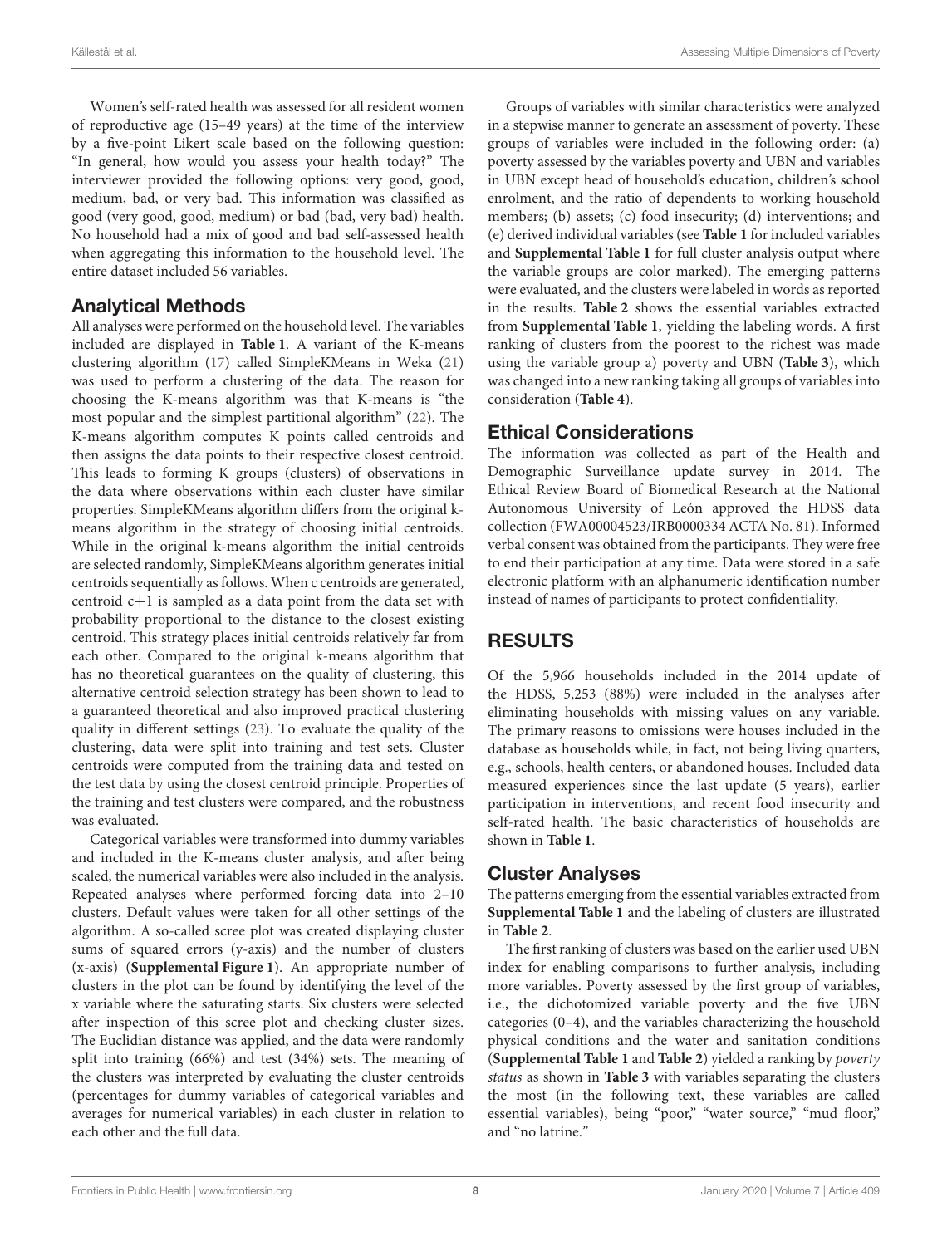<span id="page-8-0"></span>TABLE 2 | Meaningful variables used in the analysis of clusters illustrating naming of clusters.

| Variables            | <b>Full data</b>    | Cluster <sub>0</sub> | Cluster 1      | Cluster 2  | Cluster 3      | Cluster 4      | Cluster 5           | Ranking<br>highest-<br>lowest | <b>Comment to interpretation</b>                                       |  |
|----------------------|---------------------|----------------------|----------------|------------|----------------|----------------|---------------------|-------------------------------|------------------------------------------------------------------------|--|
| $N = 5,253(n)$<br>%  | (3, 466)<br>66 of N | (688)<br>20          | (540)<br>16    | (253)<br>7 | (752)<br>22    | (699)<br>20    | (534)<br>15         | ! extreme<br>cluster          |                                                                        |  |
| Poor                 | 0.4616              | 0.9985               | $\circ$        | 0.5178     | $\circ$        | 0.9986         | 0.1573              | 4,0,2,5,1,3                   | Yielded ranking seen in Table 3                                        |  |
| <b>InPipe</b>        | 0.348               | 0.0291               | 0.6278         | 0.3992     | 0.5598         | 0.0229         | 0.5787              | 1,5,3,2,4,0                   |                                                                        |  |
| OwnWell              | 0.204               | 0.2791               | 0.1259         | 0.2095     | 0.137          | 0.3076         | 0.1423              | 4,0,2,5,3,1                   |                                                                        |  |
| ComWell              | 0.2969              | 0.4128               | 0.1519         | 0.2332     | 0.2114         | 0.4793         | 0.206               | 4,0,2,3,5,1                   |                                                                        |  |
| MudFloor             | 0.5655              | 0.9767               | 0.3167         | 0.6917     | 0.1902         | 0.9657         | 0.2322              | 0,4,2,1,5,3                   |                                                                        |  |
| NoLatrine            | 0.1939              | 0.3241               | 0.1093         | 0.2253     | 0.0918         | 0.2976         | 0.1049              | 0,4,2,1,5,3                   |                                                                        |  |
| Satellite_antenna    | 0.1145              | 0.0073               | 0.1            | 0.0237     | 0.1848         | 0.03           | 0.3221              | 5,3,1,4,2,0                   | Yielded name "modern"                                                  |  |
| <b>MCYes</b>         | 0.0822              | 0.0087               | 0.0519         | 0.0158     | 0.1423         | 0.0243         | 0.2303              | 5,3,1,4,2,0                   |                                                                        |  |
| Fridge               | 0.2995              | 0.0959               | 0.2852         | 0.1304     | 0.492          | 0.1173         | 0.6236              | 5,3,1,2,4,0                   |                                                                        |  |
| Computer             | 0.0343              | $\mathsf{O}$         | 0.0259         | 0.0079     | 0.0479         | 0.0043         | 0.1199              | 5,3,1,2,4,0                   |                                                                        |  |
| <b>HorseYes</b>      | 0.2574              | 0.327                | 0.1981         | 0.249      | 0.2287         | 0.2804         | 0.2416              | 0,4,2,5,3,1                   | Yielded name "traditional"                                             |  |
| <b>BreadOven</b>     | 0.1725              | 0.1802               | 0.1759         | 0.2016     | 0.1636         | 0.1803         | 0.1479              | 2,4,0,1,3,5                   |                                                                        |  |
| FI5Never             | 0.2545              | 0.1061               | 0.1056         | 0.0158     | 0.1529         | 0.1588         | 0.9775              | 5!,4,2,3,0,                   | In cluster 2, 62–64% reported different                                |  |
| FI5Often             | 0.0488              | 0.0044               | 0.0093         | 0.6206     | $\circ$        | 0.0043         | 0.0019              | 2!, 1, 0, 4, 1, 5             | levels of food insecurity, while almost                                |  |
| FI6Never             | 0.3883              | 0.2311               | 0.2796         | 0.0474     | 0.3777         | 0.3019         | 0.9906              | 5!,3,4,1,0,2                  | 100% in cluster 5 never reported it.<br>Yielded name "vulnerable"      |  |
| FI6Often             | 0.0352              | 0.0029               | 0.0093         | 0.4387     | 0.0013         | 0.0043         | $\mathsf{O}\xspace$ | 2!, 1, 4, 0, 3, 5             |                                                                        |  |
| <b>FI7Never</b>      | 0.7074              | 0.6308               | 0.6759         | 0.2530     | 0.7793         | 0.6724         | 0.9981              | 5!,3,1,4,0,2                  |                                                                        |  |
| FI7Often             | 0.0107              | 0.0029               | $\overline{0}$ | 0.1344     | $\overline{O}$ | 0.0014         | $\overline{0}$      | 2!,0,4,1/3/5                  |                                                                        |  |
| FI9Often             | 0.0032              | $\overline{0}$       | $\overline{O}$ | 0.0435     | $\overline{O}$ | $\overline{0}$ | $\overline{0}$      | 2!                            |                                                                        |  |
| <b>WaterMeter</b>    | 0.2132              | 0.0116               | 0.3574         | 0.2372     | 0.3763         | 0.0172         | 0.3427              | 3, 1, 5, 2, 4, 0              | Modern clusters (5,3,1) had most                                       |  |
| Microloan            | 0.1269              | 0.0392               | 0.1593         | 0.0672     | 0.2021         | 0.0701         | 0.2041              | 5,3,1,4,2,0                   | interventions except home garden and                                   |  |
| Garden               | 0.0641              | 0.0291               | 0.1037         | 0.1028     | 0.0691         | 0.0658         | 0.0412              | 1,2,3,4,5,0                   | garden still in use, which was common in<br>"vulnerable" cluster 2     |  |
| <b>UseGarden</b>     | 0.0378              | 0.0116               | 0.0556         | 0.0553     | 0.0412         | 0.0486         | 0.0262              | 1,2,4,3,5,0                   |                                                                        |  |
| <b>HHindividuals</b> | 6.457               | 6.423                | 6.7574         | 7.0791     | 6.5691         | 6.2933         | 5.9588              | 2, 1, 3, 0, 4, 5              | More household members and illiterates                                 |  |
| <b>HHRW</b>          | 1.6083              | 1.3876               | 1.4179         | 1.4572     | 1.6796         | 1.66           | 1.9887              | 5,3,4,2,1,0                   | in poor and vulnerable clusters compared                               |  |
| FemHead              | 0.2634              | 0.2253               | 0.3            | 0.2767     | 0.2806         | 0.2361         | 0.2809              | 1,5,3,2,4,0                   | to the modern rich, while higher<br>education, foreign emigration, and |  |
| Illit                | 0.2752              | 0.3939               | 0.2574         | 0.4308     | 0.2035         | 0.3076         | 0.1255              | 2,0,4,1,3,5                   | hospital birth were more common in the                                 |  |
| <b>UnivEduc</b>      | 0.1304              | 0.0378               | 0.137          | 0.0751     | 0.1848         | 0.0443         | 0.3052              | 5,3,1,2,4,0                   | modern and rich clusters. Modern                                       |  |
| ForeignEm            | 0.1339              | 0.1076               | 0.1241         | 0.1225     | 0.1649         | 0.1087         | 0.1723              | 3,5,1,4,0,2                   | clusters showed higher proportions of                                  |  |
| <b>HospitalBirth</b> | 0.2118              | 0.1831               | 0.2259         | 0.1621     | 0.2181         | 0.2189         | 0.2397              | 5,1,4,3,0,2                   | female heads, which yielded the name<br>"female head of household"     |  |

Extracted from **[Supplemental Table 1](#page-11-23)**, categories color marked as follows: Gray, Poverty assessed by the variable poverty; Light blue, variables in UBN, except head of household's education, children's school enrolment, and dependency ratiol; Dark yellow, assets; Turquoise, food insecurity; Green, interventions; Light Yellow, derived individual variables.

When including the variables in the assets group of variables, cluster 5 (**[Table 2](#page-8-0)**) is shown to be the most modern cluster having assets that were modern equipment like "satellite dish antenna," "computer," "refrigerator," and "motorbike." Clusters 1 and 3 also had these assets but to a lesser extent. Clusters 0, 2, and 4 were more traditional with assets such as "horses" and "tortilla bread ovens" in higher proportions, illustrating that transportation and earnings of living by selling tortillas were carried out as in earlier times. These assets yielded the names traditional and modern.

In the following step, variables in the food insecurity group of variables were analyzed. The distribution of food insecurity variables showed that cluster 2 (7% of households) was far more food insecure than all other clusters, including all aspects of food security and that cluster 5 was food secure. These characteristics added the descriptive word vulnerable.

When proceeding to variables in the interventions group of variables, the results showed that the most modern, richest, and least vulnerable cluster had participated most in the interventions. One exception was home gardening and still using a garden, which was more common among the traditional and vulnerable clusters, especially the food insecure cluster 2. The latter intervention had, however, reached few households. The essential variables were "water meter," "microcredit", "technical training," and "home gardening."

When including all variables, the re-ranking displayed clusters of multidimensional poverty, and the derived individual variables made this new ranking more distinct (**[Table 4](#page-9-1)**).

More household members and children were found in the poor and vulnerable clusters compared to the modern rich, while higher education was more common in the modern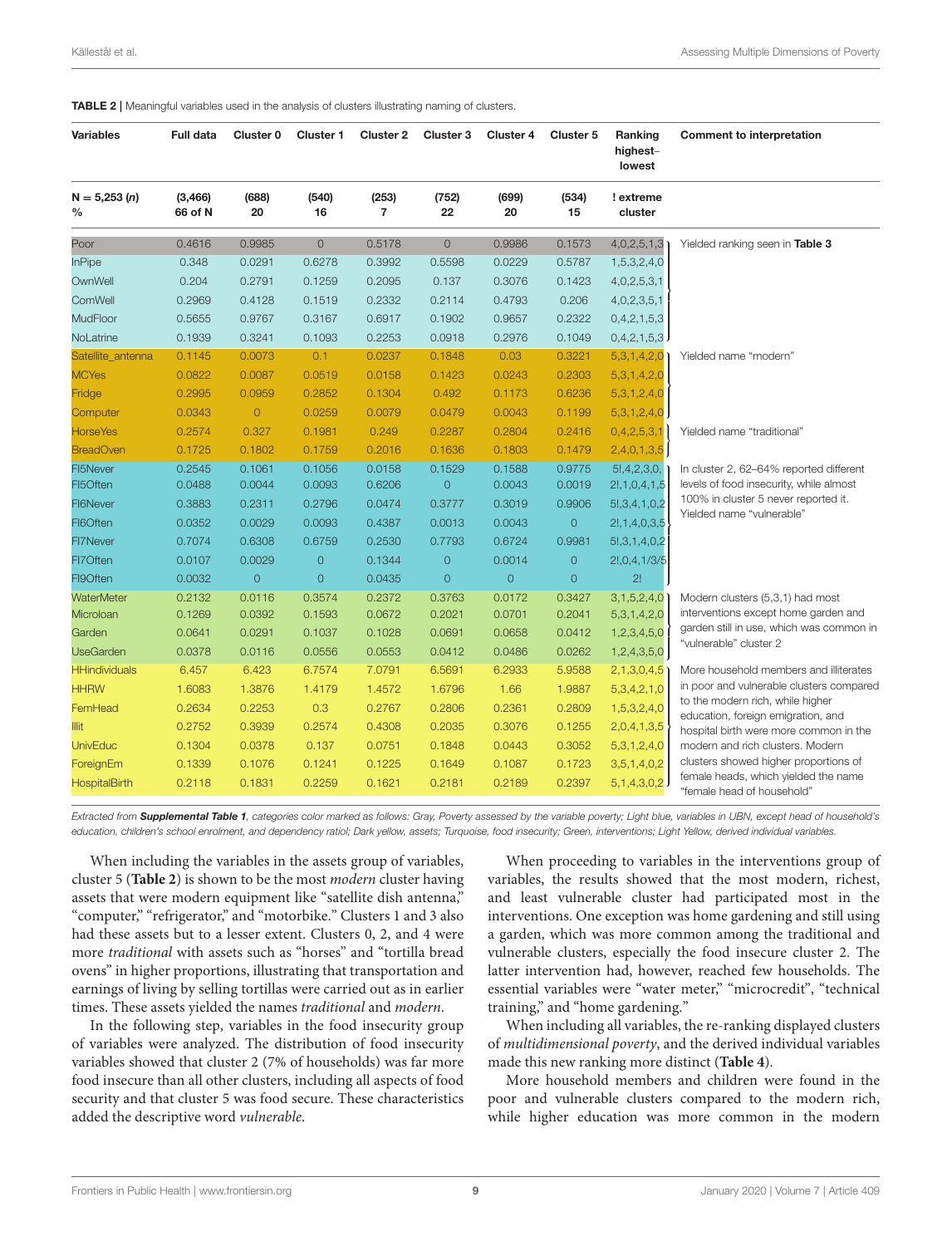<span id="page-9-0"></span>TABLE 3 | Results from cluster analysis of first ranking using Unsatisfied Basic Needs (UBN) variables from the Health and Demographic Surveillance System, Cuatro Santos, Nicaragua.

| <b>Cluster</b><br>$(% ^{b})$ of HH <sup>b</sup> ) | Poverty <sup>a</sup> |
|---------------------------------------------------|----------------------|
| 4 (20%)                                           | Poorest              |
| 0(20%)                                            | Poor                 |
| 2(7%)                                             | Fairly poor          |
| 5(15%)                                            | Fairly rich          |
| 1(16%)                                            | Rich                 |
| 3(22%)                                            | Richest              |

a Rich and poor refer to our UBN categories and household characteristics included in the UBN.

**b** HH, households.

<span id="page-9-1"></span>TABLE 4 | Results from cluster analysis second ranking including all variables from the Health and Demographic Surveillance System, Cuatro Santos, Nicaragua.

| <b>Cluster</b><br>$%$ of HH <sup>b</sup> ) | Multidimensional poverty <sup>a</sup>              |
|--------------------------------------------|----------------------------------------------------|
| 2(7%)                                      | Fairly poor, most vulnerable, fairly traditional   |
| 0(20%)                                     | Poor, traditional                                  |
| 4(20%)                                     | Poorest, traditional                               |
| 1(16%)                                     | Rich, fairly modern, female head of household      |
| 3(22%)                                     | Richest, fairly modern, female head of household   |
| 5(15%)                                     | Fairly rich, most modern, female head of household |

aRich and poor refer to our Unsatisfied Basic Needs (UBN) categories and household characteristics included in the UBN, while modern and traditional refer to assets, interventions, number of adults and children in the household, education, emigration, and hospital births. Vulnerable refers to food security and female head of the household to the proportion of female-headed households.

<sup>b</sup>HH, households.

and rich clusters. Overall, female- and male-headed household proportions were ¼ and ¾, respectively, and the more modern clusters showed higher proportions of female heads, which rendered the descriptive word female head of household in the naming of clusters. The following were the most essential of the derived individual variables: "number of household individuals," "ratio of adults working to those not working," "female/male household head," "illiterate individuals in household," "university education in household," "foreign emigration in household," and "hospital birth," which all strengthened the multidimensional poverty group ranking and modern or traditional labeling.

### **DISCUSSION**

This study is unique as it assesses the multiple dimensions of poverty based on data mining technique using data at the household level with a large number of variables. The household level was chosen as the level of measurement as it is in demographic surveillance. Variables assessing household conditions, food insecurity, access to interventions, and demographic events such as mortality were used. We found six clusters of households with differences between them and similarities within them, based on their shared variables.

We first ranked clusters of the households as being more or less poor and rich, using the UBN index variables in the cluster analysis. This ranking was changed when including more variables describing basic capabilities. Most importantly, the fairly rich cluster (cluster 5) showed to be the most modern, with modern assets such as motorbikes and computers. The fairly poor cluster (cluster 2) showed to be the most vulnerable, having varying degrees of food insecurity, something that the most modern cluster never experienced. The poor and poorest clusters were traditional, illustrated by the use of horses for transport. Men headed two-thirds of households, but the proportion headed by women was higher among the modern rich. Altogether, the results painted a picture of a traditional society in transition to becoming modern. The forerunners were educated, had more working members in the household, had fewer children, and were food secure but were not the richest according to the UBN characteristics, while those lagging were the poor, traditional, and food insecure.

The importance of food insecurity was illustrated by cluster 2, which ranked as fairly poor when using the UBN variables, becoming the most vulnerable in the multidimensional poverty analysis. The vulnerability was shown in cluster 2 by 62–64% of households reporting different levels of food insecurity, while almost 100% in cluster 5 never reported it.

It should be noted that the finding that participation in interventions, as getting water installed, receiving a microloan, or engaging in technical training coincided with better welfare as the modern clusters 5, 3, and 1 had most interventions.

The Health and Demographic Surveillance data have been judged to be of high quality [\(15,](#page-11-14) [16\)](#page-11-15) and covered the whole population in the Cuatro Santos area with very few nonparticipants, thereby providing a reliable basis for analyses. The temporality of poverty predictors (a predictor happening before poverty) was not adequately captured by our design. Based on the dates of the initiation of the interventions stored in our database, we can, however, state that most interventions happened before the 2014 survey with most happening in 2005–2009 [\(16\)](#page-11-15). The timing of acquisition of assets was not known, nor did we know exactly when the current head of the household was established, although analyses have shown stability over time regarding the household head. Food insecurity answers covered experiences during the last 4 weeks before the survey.

Cluster analysis is a powerful method to identify hidden groups in the data, and K-means is an algorithm that is fast and simple to use and interpret. Compared to some other clustering methods, the number of clusters can be visually selected on the scree plot. It is worth mentioning that the Euclidian distance was used, in which categorical variables were transformed into dummy variables, and the continuous variables were scaled. These metrics are very general and do not rely on any application assumptions. Our cluster analysis has, however, some limitations. Firstly, K-means clustering optimizes the distances to the cluster centroids, which means that spherical clusters are relatively easy to detect, but if a cluster has a complicated shape, K-means clustering might split this into two or more parts. Secondly, all variables were included in the distance measure of the cluster analysis, including potentially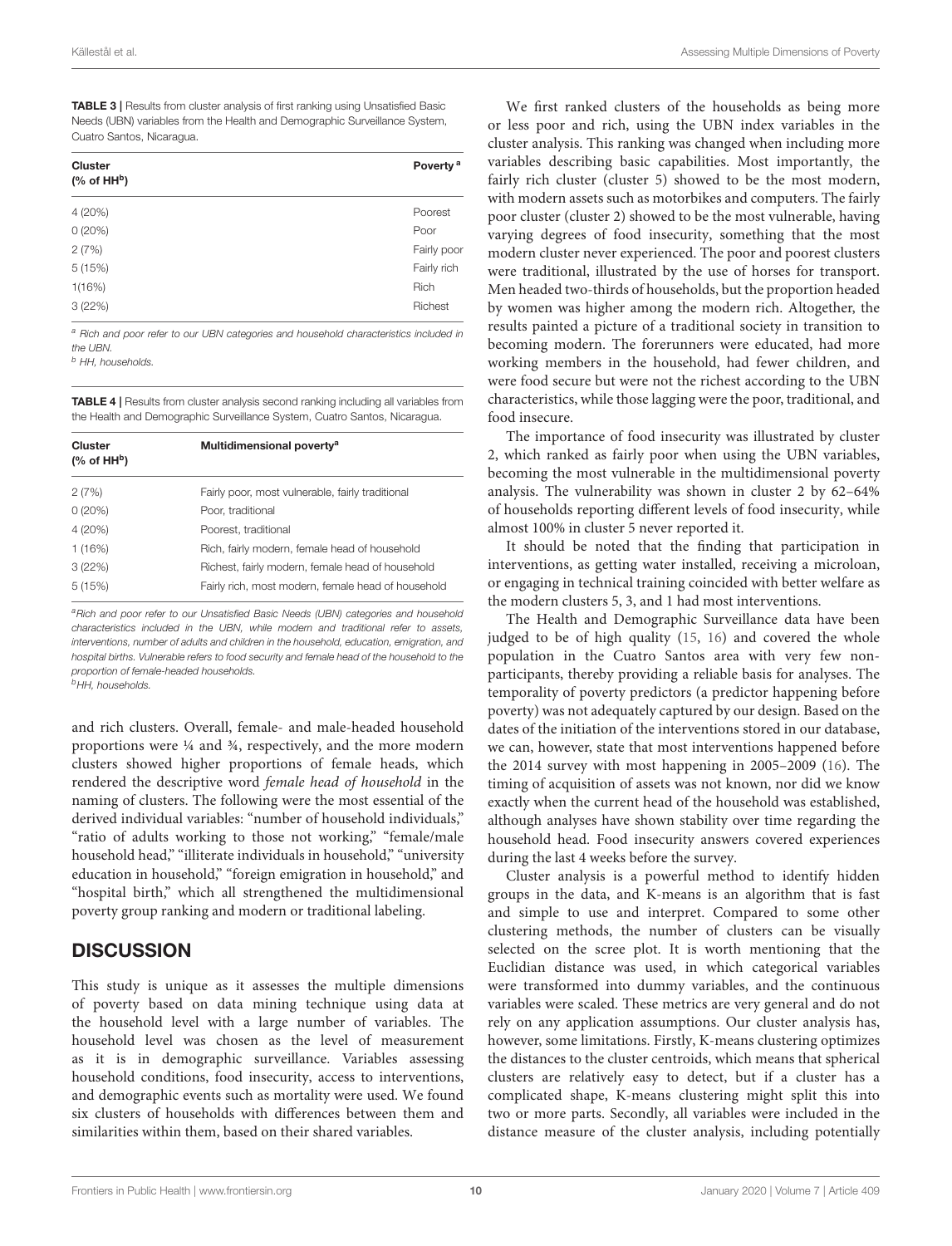irrelevant variables. This might, in theory, lead to blurring of some clusters, although in our analysis, we managed to obtain well-interpretable clusters with clearly distinct properties. The interpretation and the choice of descriptive names of clusters were a subjective exercise that depended on the analyst's preunderstanding. The naming can, however, easily be reviewed by studying **[Supplemental Table 2](#page-11-23)**, which displays the full cluster analysis.

Sufficient availability of food is among the basic capabilities, which was further emphasized by our findings showing food insecurity as essential for well-being in the multidimensional analysis of poverty. This was also reflected in the association between low self-rated health and food insecurity in a previous study from our group using data from the same surveillance system [\(24\)](#page-11-24). Further, participation in interventions, such as water installation, microcredit, and participation in educational activities, was more common in clusters with better welfare, confirming our earlier results that these interventions were associated with poverty reduction [\(16\)](#page-11-15).

Randomized controlled trials of multifaceted programs in six countries [\(25\)](#page-11-25) and a recent evaluation with comparison areas for the Millennium Development Villages [\(26\)](#page-11-26) reported effects on welfare by such complex interventions in poor areas. The Cuatro Santos case study [\(15\)](#page-11-14) had no comparison areas so we cannot rule out that the secular trend in the Nicaraguan society explains the improvements in welfare seen in the area. The finding in this analysis of multiple dimensions of poverty, however, provides some support that the interventions contributed to poverty reduction.

The used Health and Demographic Surveillance data did not cover all aspects of basic capabilities. Even so, we captured multiple dimensions of poverty that are stressed by the capability approach. We consider the results to be meaningful, comprehensible, and familiar in the area, based on feedback and discussions held in the area with local community leaders and representatives of different sectors of society including health and security as well as laypeople from the communities. These local community representatives confirmed the usefulness of this and similar further analyses for targeting interventions intending to reduce inequity.

Applying cluster analysis to local data as in our case, the Cuatro Santos HDSS enables patterns of multidimensional poverty to be identified that are relevant for the studied context. Such identification can inform local policy aiming to amend identified characteristics among the households with the lowest well-being. In our case, the clusters identified having food insecurity and being less modern both inform on the type of interventions needed and identify characteristics of potential recipients. Such an analysis might be a powerful instrument for poverty reduction initiatives that would increase well-being.

Health and Demographic Surveillance data or similar rich data could, by using our outlined method, guide future studies in setting priority and direct interventions to increase general welfare. Another future task is developing computer applications where geographical information identifies the clustered households mapping them for direct interventions.

# **CONCLUSION**

The classification of households from rich to poor based on the UBN assessment was modified by a multidimensional analysis of poverty. The "fairly rich" households based on the UBN index were the forerunners of the modern lifestyle with higher welfare, while the fairly poor were the most food insecure. Results obtained from a cluster analysis may be useful for increased understanding of poverty. Health and Demographic Surveillance data and similar local data may be enhanced by computer applications for analysis and geographical mapping, which could guide local policy priority setting and direct interventions to increase general welfare.

# DATA AVAILABILITY STATEMENT

The raw data supporting the conclusions of this article will be made available by the authors, without undue reservation, to any qualified researcher.

# ETHICS STATEMENT

The studies involving human participants were reviewed and approved by The Ethical Review Board of Biomedical Research at the National Autonomous University of León approved the HDSS data collection (FWA00004523/IRB0000334 ACTA No. 81). Written informed consent for participation was not required for this study in accordance with the national legislation and the institutional requirements.

# AUTHOR CONTRIBUTIONS

CK managed the data, conducted the statistical analyses and drafted the manuscript, with support from KS. WP supported the data management. OS the statistical analyses. EB, MC, CK, RP, WP, and L-ÅP initiated and worked with the Cuatro Santos HDSS. All authors contributed and approved the final manuscript.

# FUNDING

Uppsala University, Sweden, supported the Health and Demographic Surveillance System in Cuatro Santos, in collaboration with Centro de Investigación en Demografía y Salud (CIDS), Universidad Nacional Autónoma de Nicaragua (UNAN)—León, Asociación para el Desarrollo Económico y Sostenible de El Espino (APRODESE), and Fundacion Coordinación de Hermanamientos e Iniciativas de Cooperación. The Swedish Research Council funded the present research study. The funding agencies had neither any role in the design and conduct of the study, nor in the collection, analysis, and interpretation of the data, nor in the preparation, review, or approval of the manuscript.

# ACKNOWLEDGMENTS

We acknowledge the Swedish Research Council for funding the research program Moving evidence-based